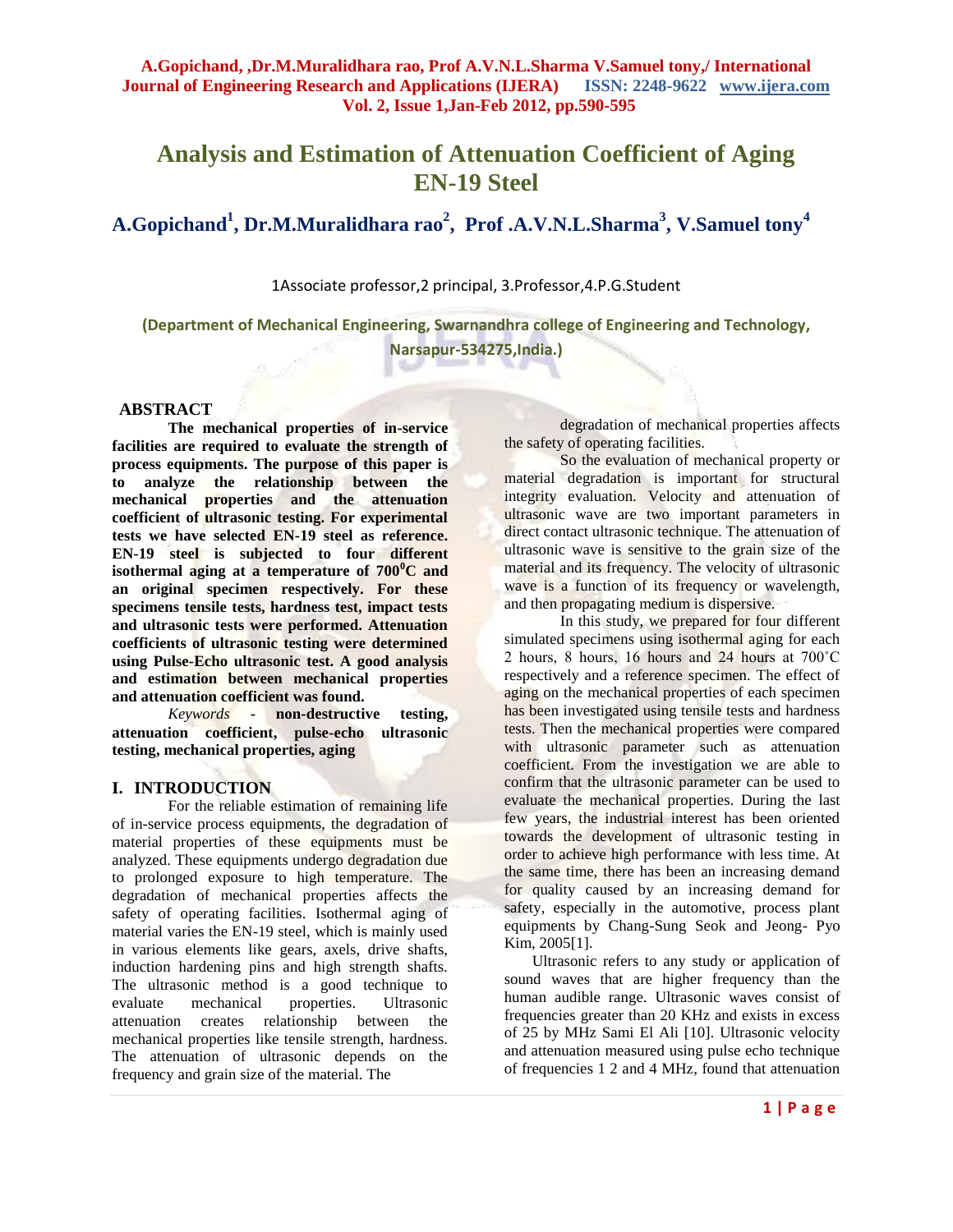coefficient increases with increasing size of casting module, by M A Kenawy, A M Abdel Fattah, N Okasha and M El Gazary,2001 [12]. Mechanical behavior of cryogenically treated en19 steel and reported that increase in tensile strength with a compensation of impact strength also there was a considerable increase in hardness by R Mohan Doss [2].

Tensile and impact test specimens were fabricated subjected to various heat treatment sequences, then mechanically tested for hardness, impact tests, tensile tests by S Z Qamar,2009 [14]. Results showed an increase in tensile strength with a compensation of impact strength also there was a considerable increase in hardness Chang-Sung Seok and Jeong- Pyo Kim, R Mohan Doss, 2005 [1] [2]. Ability to achieve high strength and toughness by heat treatment in a primary advantage of steel alloys B L Ferguson, Z Li and A M Freborg, 2005 [13] steel develops an excellent combination of tensile strength, impact strength and ductility which is very attractive for structural usage by O.O.Daramola, B O Adewuyi and I O Oladele, 2010 [16].

### **2.ULTRASONIC TESTING**

Ultrasonic testing (UT) is a non-destructive inspection method that uses high frequency sound waves (ultrasound) that are above the range of human hearing, to measure geometric and physical properties in materials. Ultrasound travels in different materials at different speeds (velocity). However, the speed of sound propagation in a given material is a constant

### **2.1 ULTRASONIC ATTENUATION**

Measurement of ultrasonic attenuation in cast steel components will provide useful information in the assessment of the grain size and thereby on the effect of heat treatment. The grain size of as-cast steel is large and high attenuation is caused by the ultrasonic beam being scattered by the large grains. In the fully heat treated condition, when the temperature of the heat treatment exceeds the transformation temperature, the as-cast grain structure is recrystallized. The grain size of fully heat treated material is small and its ultrasonic attenuation is low. The predominant factor in attenuation measurement is the relationship between the ultrasonic wavelength and the grain size.

#### **2.2 PULSE ECHO TEST METHOD**

A pulse echo configuration was used in this work with transducer and all signals were taken at normal incidence on the interface of specimen. In this inspection mode, a single transmitter-receiver transducer scans along the material surface capturing signals that have been reflected from the back surface, or from discontinuities (interfaces or defects) in the material. Additional echoes are produced due to the presence of discontinuities within the region being interrogated. In the presence of a defect, the incident pulse is almost totally reflected at the interface with little or no ultrasonic signal transmitted to the material below the defect.

The arrival time of these echoes provides information as to the through-thickness location of the associated defect. This method is effective in interrogating the bond line between a uniform thickness skin and a non-metallic core substructure. The principle is to monitor a signal in a pre-set time window, or gate. The gate may be positioned between the front surface echo and before the back surface reflection, or actually on the back-wall echo.

The amplitude of the signal in this gate indicates the level of acoustic impedance discontinuity in the material at that location. This method of operation can be carried out in an immersion tank with deionised water as the ultrasonic couplant or by using a contact transducer. For the contact mode, water is replaced by gel, oil or grease couplant

#### 2.3 **MESUREMENT OF ATTENUATION COEFFICIENT**

. The attenuation coefficient can be expressed as  $A=A_0e^{-\alpha Z}$ 

#### In this expression,

 $\mathbf{A}_0$  is the unattenuated amplitude or original amplitude of the propagating wave at some location, **A** is the reduced amplitude,

**Z** is the distance travelled from initial location,

 $\alpha$  is the attenuation coefficient of the wave traveling in the z-direction.

The term **e** is the exponential (or Napier's constant) which is equal to approximately 2.71828

**3.AGING** Alloys must be kept at elevated temperature for hours to allow precipitation to take place. This time delay is called aging.

### **4.EXPERIMENTAL PROCEDURE**

#### **4.1Material selection**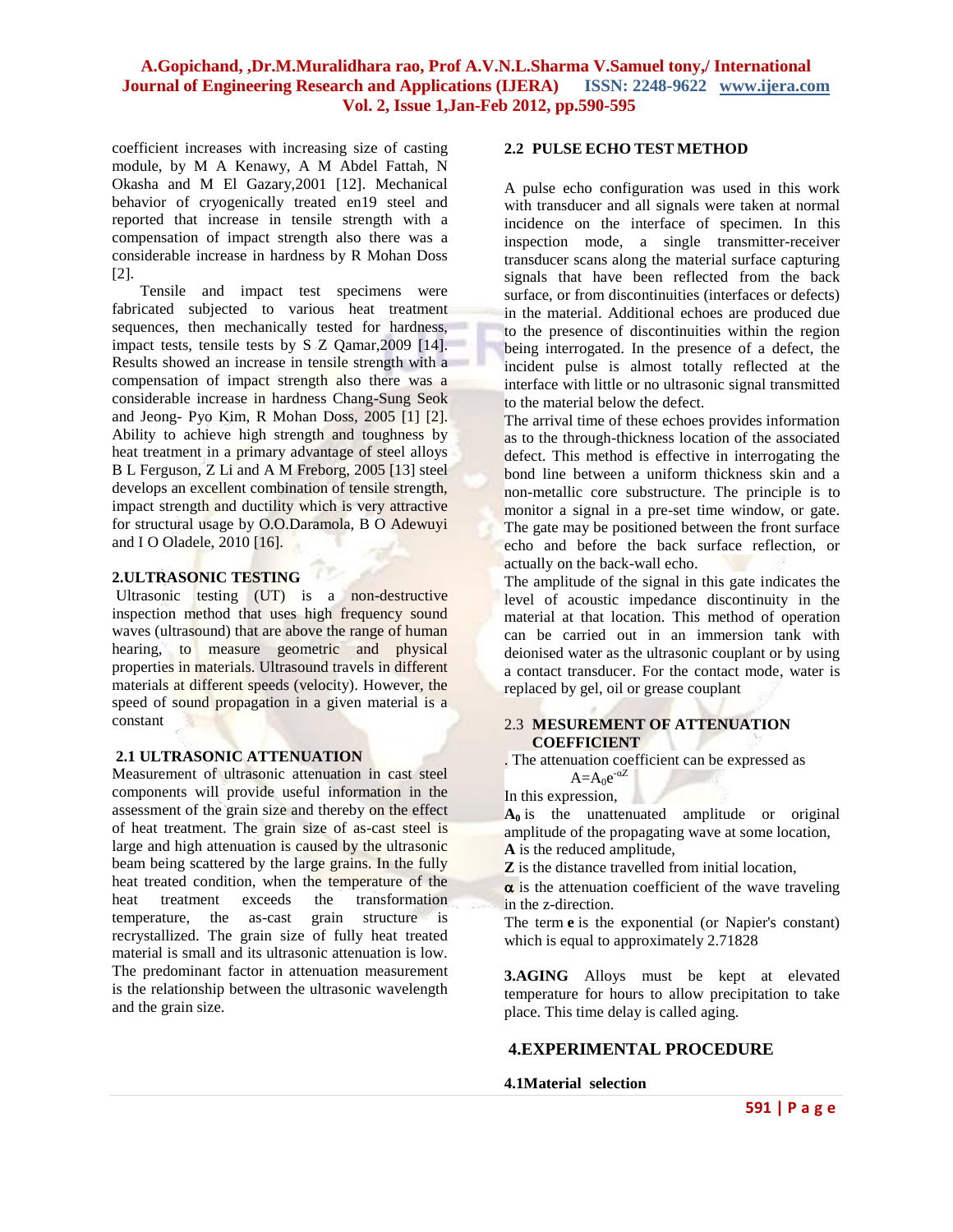For experimental procedure we have selected EN-19 steel. This EN-19 steel is regularly available in the shape of blocks and is widely used in components for medium and large cross sections requiring low tensile strength, heavy forging in the normalized condition for automatic engineering, gear and engine construction, crankshafts, high strength shafts, drive shafts, high tensile bolts axes, connecting rods, propeller shaft joints, rifle barrels, induction hardened pins.

## **.4.2 Aging of EN-19 steel**

In this study, we have prepared for four different simulated specimens of EN 19 steel using isothermally aging for each 2, 8, 16 and 24 hours at 700˚C respectively and a reference specimen. The effect of the aging period on the mechanical properties of each specimen has been investigated using tensile test, hardness and the impact test. Then the mechanical properties were compared with ultrasonic parameters such as attenuation.

## **4.3Micro structure of EN 19 Steel**

Microstructure is defined as the structure of a prepared surface or thin foil of material as revealed by a microscope above  $25\times$  magnification. The microstructure of a material which can be broadly classified

into metallic, polymeric, ceramic and composite, can strongly influence physical properties such as strength, toughness, ductility, hardness, corrosion resistance, high/low temperature behavior, wear resistance, and so on, which in turn govern the application of these materials in industrial practice. To examine the average diameter of grain size, a microscope was used.

Etchant used is 4% NITAL. Nital is a solution of alcohol and nitric acid commonly used for routine etching of metals. It is especially suitable for revealing the microstructure of carbon steels. Magnification: 100X, type of equipment used is meta scan metallurgical microscope.



2hrs aging



8hrs aging





24 hrs aging Grainsize is increasing with aging.

#### **4.4 Mechanical properties**

### **TENSILE PROPERTIES**

Tensile test was performed using a universal testing machine at room temperature. EN-19 steel of different aged specimens are tested . From the test results, yield strength, ultimate tensile strength and uniform elongation were determined. From the experimental test results, we can observe that the material strength decreased as the aging time increased.



Universal Testing Machine & specimen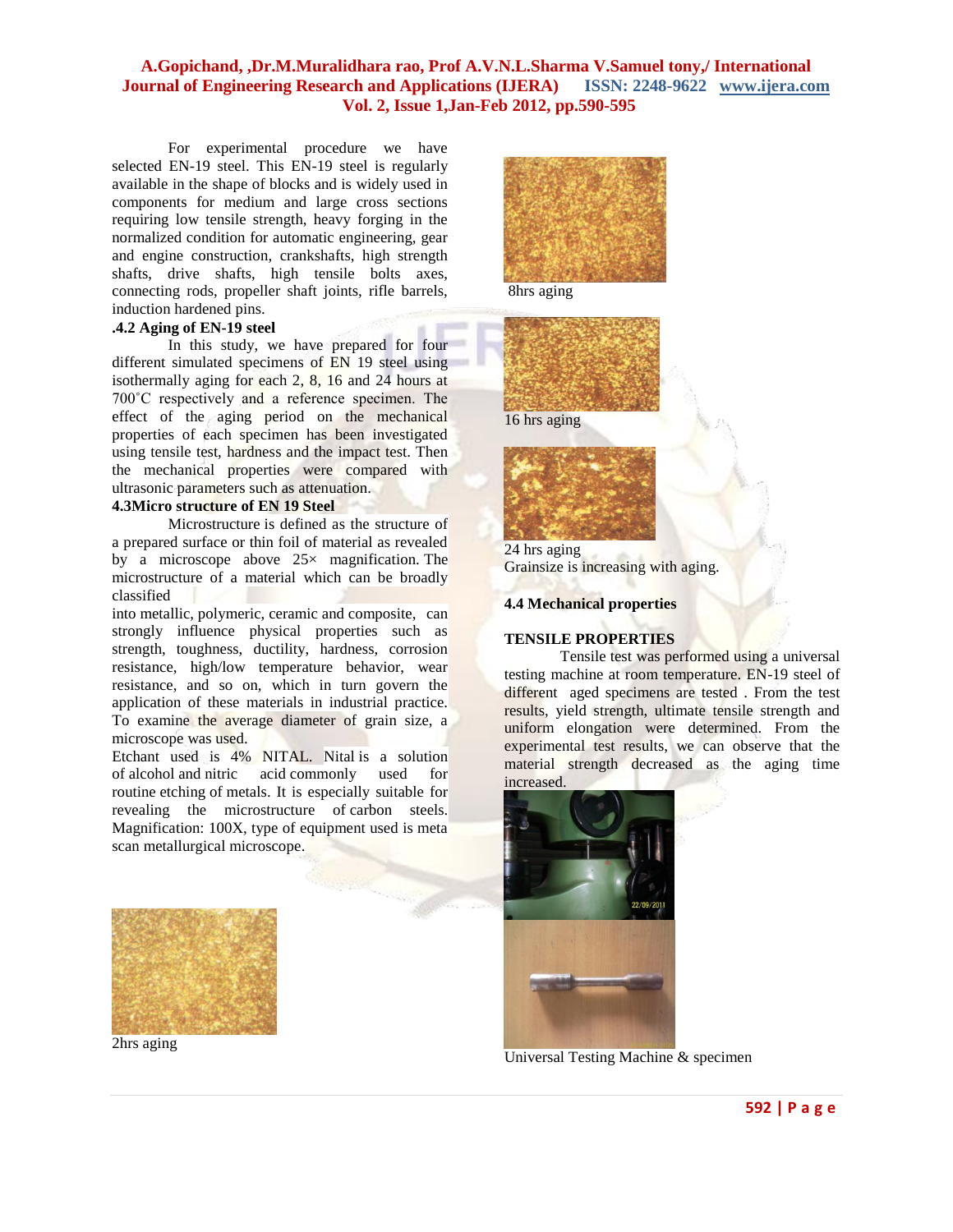



#### **HARDNESS**

Brinell hardness tester was used for hardness testing.The Brinell scale characterizes the indentation hardness of materials through the scale of penetration of an indenter, loaded on a material testpiece. The Brinell method involves ball penetrators of different diameters (always in mm), which are pressed with a certain load onto a smooth and even surface for a certain amount of time (10 to 15 seconds).



Brinnels Hardness tester with specimen



#### **4.5Determination of Attneuation coefficient.**

The attenuation coefficient is a quantity that characterizes how easily a material or medium can be penetrated by a beam of light, sound, particles, or other energy or matter. In this study the Probe type normal probe piezo electric crystal and Frequency of probe is 6 MHz. .The transducer displays are used to to evaluate attenuation coefficient for different aging time EN-19 Specimens.



2HOURS AGING

#### **593 | P a g e**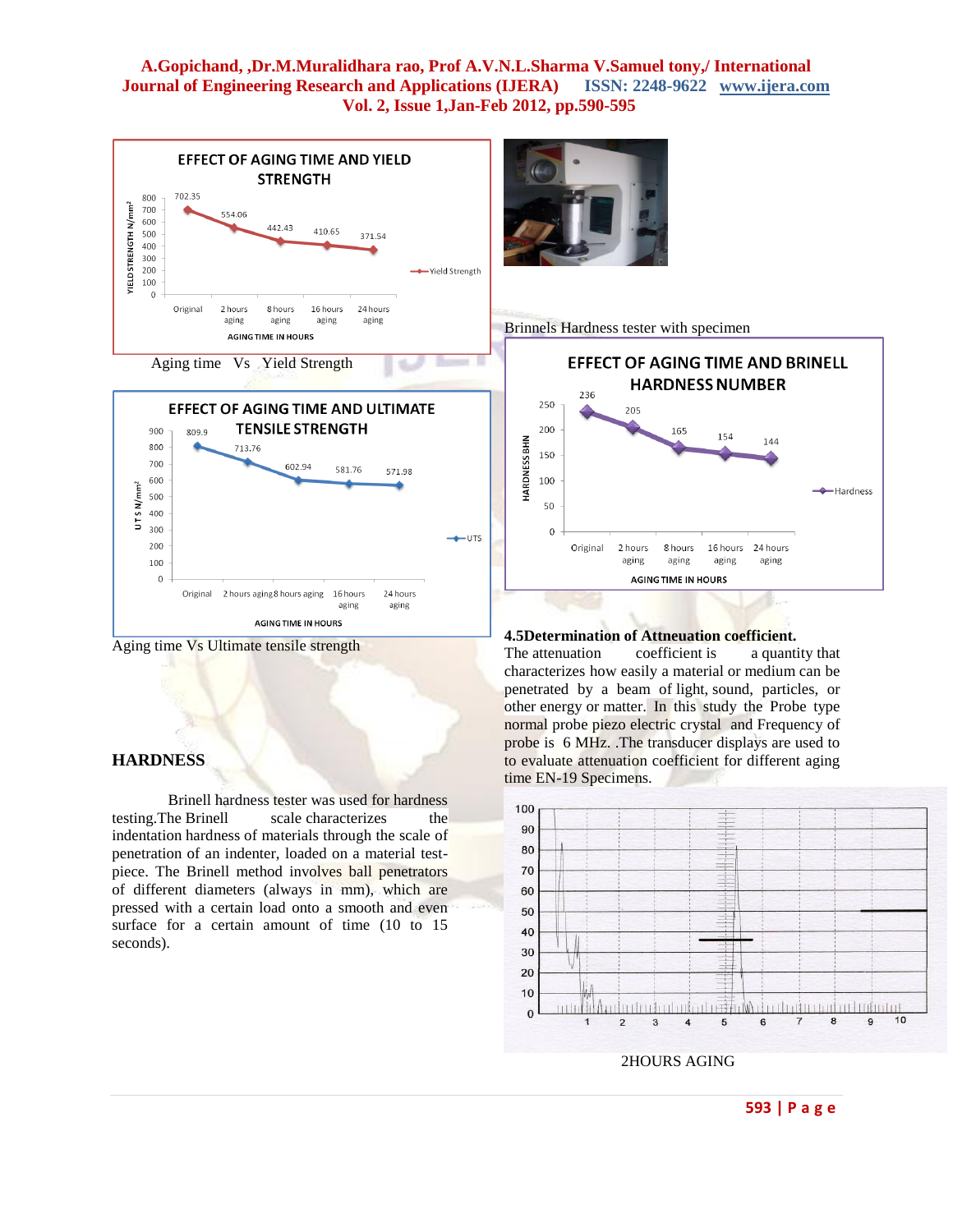





24 HOURS AGING

 $\overline{2}$  $\overline{\mathbf{3}}$  $\overline{\mathbf{4}}$ 5

 $H$ 

a thain a

 $\overline{7}$ 6

ad ou Ludo dou

 $\overline{9}$ 10

 $\bf{8}$ 

 $10$ 

 $\mathbf{0}$ 

We can observe that aging hours increased attenuation coefficient of ultrasonic wave is also increased

## **5.RESULTS AND DISCUSSIONS**

## **Yield Strength and Attenuation Coefficient.**

The relation between yield strength and ultrasonic parameter is shown in graph. It is known that the attenuation coefficients increased as degradation occurs with the decreasing of yield strength of material. The increase of attenuation coefficient is dependent on the scattering components such as grain size and precipitates at grain boundaries. The weakness of material causes the decrease of the yield strength. The decrease of the yield strength can be interpreted as the appearance of the specific substances and the intergrannular brittleness due to the formation of the chemical compound at grain boundaries. Especially, the yield trength of the 24 hours aging material steeply decreased compared to those of the rest.



#### **Hardness and Attenuation coefficient**

The relation between ultrasonic parameters and Brinell hardness is shown in the figure. The